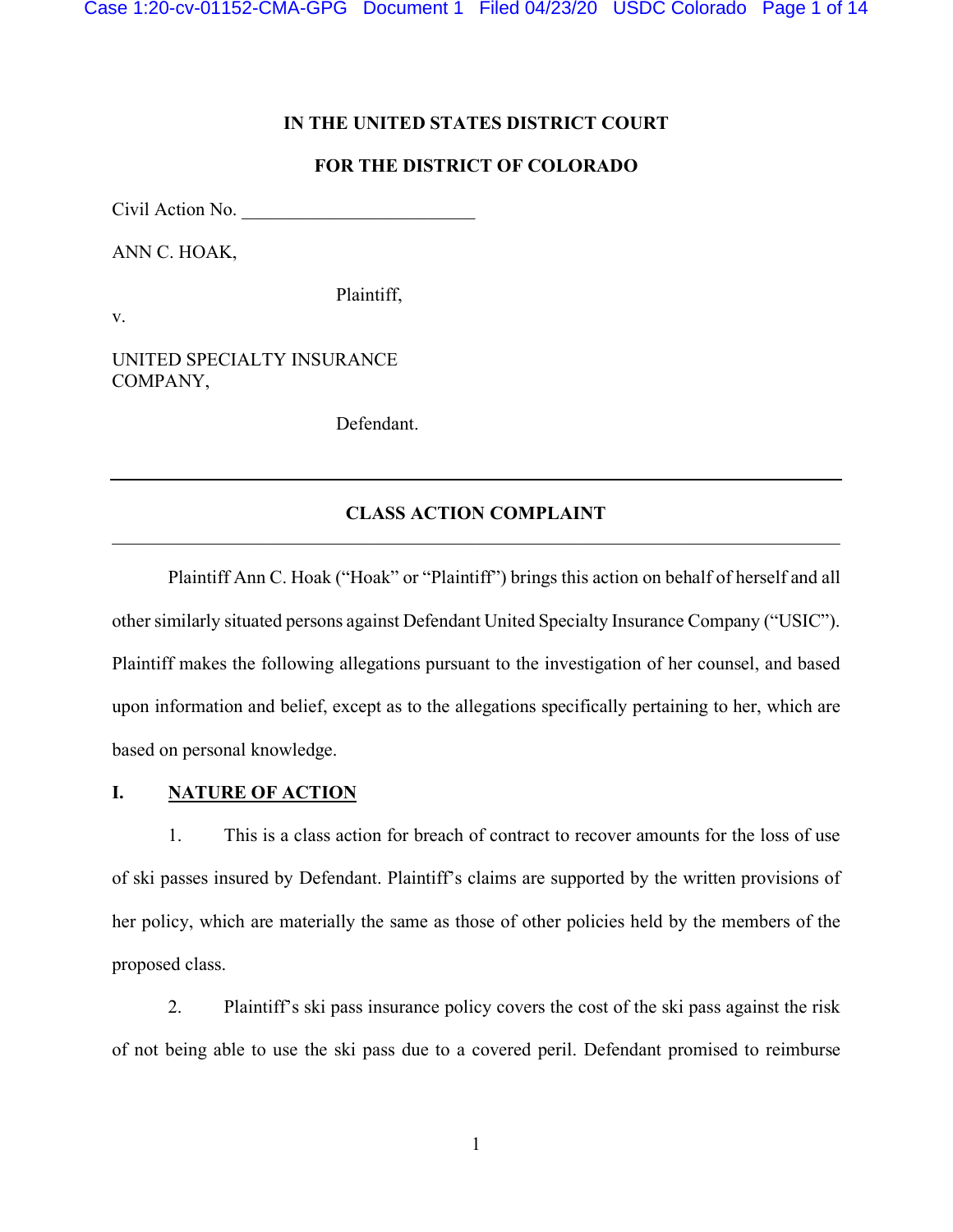Plaintiff for the cost of her ski pass minus the applicable daily rate or pro-rata reduction for each day that Plaintiff used her ski pass during the 2019/2020 ski season.

3. Despite unambiguous language in the policy, which is a fully integrated insurance agreement, Defendant breached the policy by failing to pay Plaintiff when she was unable to use her ski pass because of the COVID-19 pandemic.

4. Defendant has caused material harm to Plaintiff and the proposed class by improperly failing to make payment.

5. On behalf of herself and a class of similarly situated persons, Plaintiff seeks to recover compensatory, as well as declaratory and injunctive relief.

## **II. PARTIES**

6. Plaintiff Ann C. Hoak is a resident of the City of Vail in Eagle County, Colorado.

7. Defendant USIC is a property casualty insurance company incorporated under the laws of the State of Delaware with its principal place of business in the State of Texas at 1900 L Don Dodson Drive, Bedford, Texas 76021.

### **III**. **JURISDICTION AND VENUE**

8. Jurisdiction is proper in this Court pursuant to 28 U.S.C. § 1332(d)(2), because this is a class action in which at least one member of the class is a citizen of a state different from Defendant, the amount in controversy exceeds \$5 million exclusive of interest and costs, and the proposed class contains more than 100 members.

9. Venue is proper in this Court pursuant to 28 U.S.C. § 1391 and Local Rule 3.2(b)(1) in that Defendant resides in this judicial district and division and a substantial portion of the events giving rise to Plaintiff's causes of action occurred in this judicial district and division.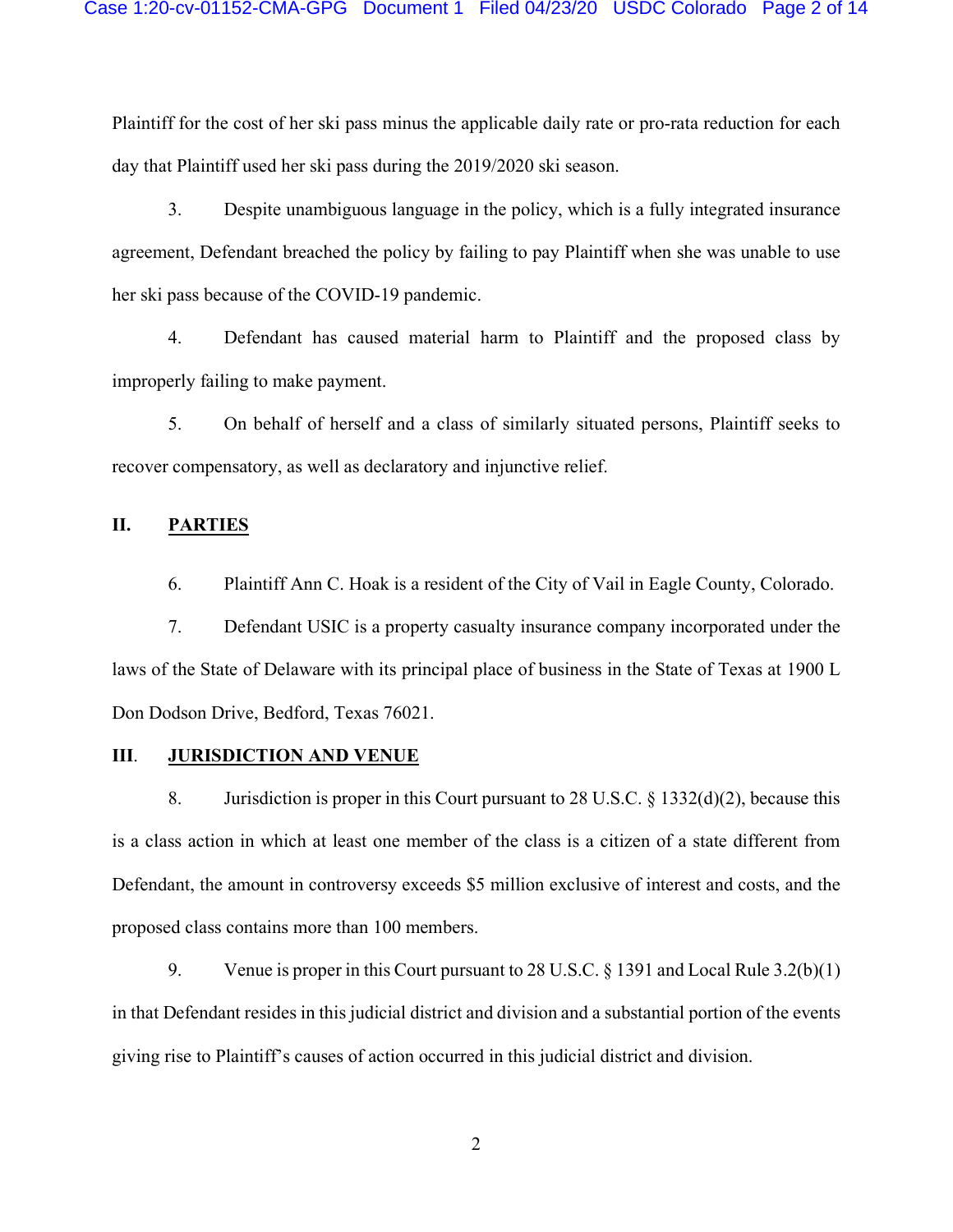## **IV. FACTUAL BACKGROUND**

#### **The Epic Pass and Ski Pass Insurance**

10. Defendant USIC provides season ski pass insurance coverage whereby it promises its insureds coverage against loss of use of the insured's season ski pass.

11. Vail Corporation d/b/a Vail Resorts Management Company ("Vail Resorts") operates more than 33 ski resorts throughout the United States. Vail Resorts Management sells "Epic Passes" promising access to skiing and snowboarding at its resorts. To visit these mountain resorts, consumers can purchase Epic Passes as: (1) annual passes for prices ranging from \$319 to \$979; (2) weekly passes from \$391 to \$766; or (3) day or multi-day passes from \$67 to \$766.

12. To induce consumers to purchase Epic Passes well in advance of the ski season, and to mitigate the risk that consumers may be unable to realize the full use of their Epic Pass for reasons beyond their control, Vail Resorts offers pass insurance to its customers through USIC.

13. Upon information and belief, Vail Resorts sold hundreds of thousands of Epic Passes for the 2019/2020 ski season.

14. Upon information and belief, thousands of consumers purchased pass insurance through USIC.

15. The website for Epic Pass identifies pricing for pass insurance as follows, based on the type of Epic Pass purchased:

| <b>Pass Type</b>                              | <b>Adult/Teen</b> | <b>Child</b> |
|-----------------------------------------------|-------------------|--------------|
| Epic Pass                                     | \$32              | \$22         |
| Military Epic Pass - Active/Retired           | \$17              | N/A          |
| Military Epic Pass – Active/Retired Dependent | \$17              | \$12         |
| Military Epic Pass - Veteran                  | \$27              | N/A          |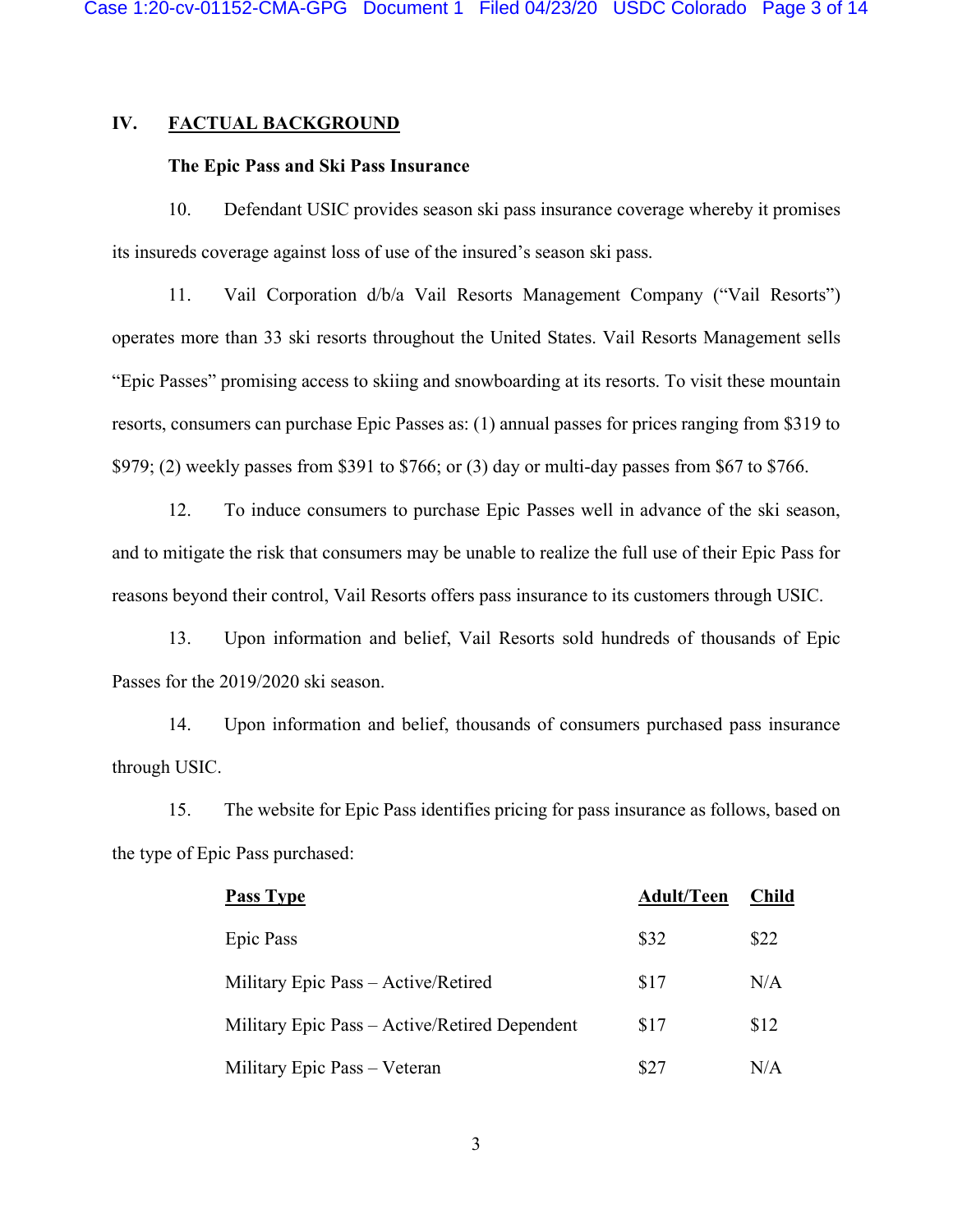| Military Epic Pass – Veteran dependent | \$27 | \$17 |
|----------------------------------------|------|------|
| Epic Local Pass                        | \$27 | \$17 |
| Epic Day Pass                          | \$27 | \$17 |
| <b>Summit Value Pass</b>               | \$27 | \$17 |
| <b>Keystone Plus Pass</b>              | \$17 | \$12 |
| Park City Youth Pass                   | \$17 | \$12 |
| <b>Tahoe Local Pass</b>                | \$27 | \$17 |
| Tahoe Value Pass                       | \$17 | \$12 |
| Kirkwood Pass                          | \$27 | \$17 |
| Afton Alps Pass                        | \$17 | \$17 |
| Mt. Brighton Pass                      | \$17 | \$12 |
| <b>Wilmot Pass</b>                     | \$17 | \$12 |

#### **Plaintiff's Purchase of Ski Pass Insurance**

16. Plaintiff purchased from Vail Resorts the Epic Pass providing Plaintiff with unlimited and unrestricted access to the mountain resorts owned and/or operated by Vail Resorts for the 2019/2020 ski season, and she purchased ski pass insurance from Defendant. A true and accurate copy of the Certificate of Season Ski Pass Insurance ("Certificate") is attached hereto as Exhibit A and is incorporated herein by reference.

17. The entire contract between Plaintiff and Defendant consists of the Certificate and the policy referred to as MASTER POLICY NUMBER: EYHBDISP0317 ("Policy").

18. Plaintiff is the owner of the Policy, which was in force at the time of the alleged loss.

19. Defendant is the effective and liable insurer of the Policy, and policies meeting the class definition (the "Class Policies").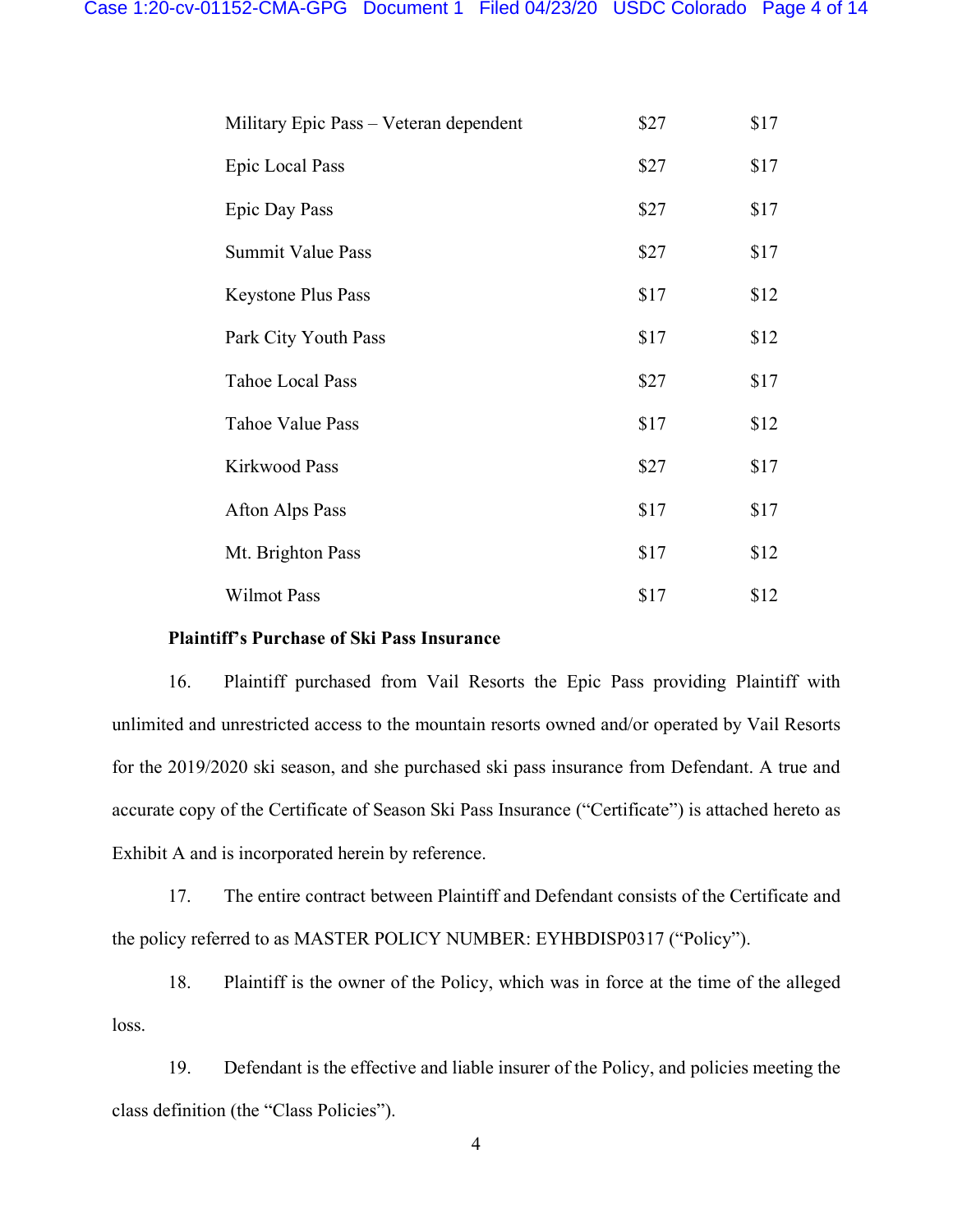20. The terms of the Policy and Class Policies are not subject to individual negotiation

and are materially the same for all policy owners.

### **Terms of the Policy**

21. The Policy offers the following coverage:

**PROPERTY INSURED AND COVERAGE LIMITS**: We cover the Season Ski Pass Cost you paid. We cover you against the risk of not being able to use your Season Ski Pass due to a covered peril. We will reimburse you for the Season Ski Pass Cost minus the applicable Daily Rate or Pro-Rata reduction (for the Epic Day Pass) for each day (or portion thereof) that you have used your Season Ski Pass during the Ski/Snowboard Season.

22. The Policy defines "Season Ski Pass" as follows:

**SEASON SKI PASS** – means any lift ticket access pass for multiple day usage throughout the duration of the Ski/Snowboard Season.

23. The Policy defines the "Ski/Snowboard Season" as follows:

**SKI/SNOWBOARD SEASON** – the period starting on October 15, 2019 and ending on April 15, 2020.

24. The Policy defines "Season Ski Pass Cost" as follows:

**SEASON SKI PASS COST** – Means the purchase price of the Season Ski Pass.

25. The Policy defines the "Daily Rate" as follows:

**DAILY RATE** – means \$95 per day for an adult pass (age 13 and up) at all Destination Resorts except; \$50 per day at Stevens Pass, Okemo, Stowe and Sunapee; \$35 per day at Afton Alps, Mt. Brighton and Wilmot Mtn. **DAILY RATE** for a child pass (age 12 and under) is \$35 per day at all Destination Resorts except \$15 per day at Afton Alps, Mt. Brighton and Wilmot Mtn. The DAILY RATE does not apply to Epic Day Pass. Usage reduction for Epic Day pass will be pro-rated for each usage day and if all days have been used there is no refund.

26. The Policy defined the "Covered Peril" as follows:

**PERILS INSURED AGAINST**: Subject to the Exclusions and Coverage Limits, the Insured has coverage against Loss of use of your Season Ski Pass if caused by any one of the following unforeseen perils *occurring after the effective date of coverage:*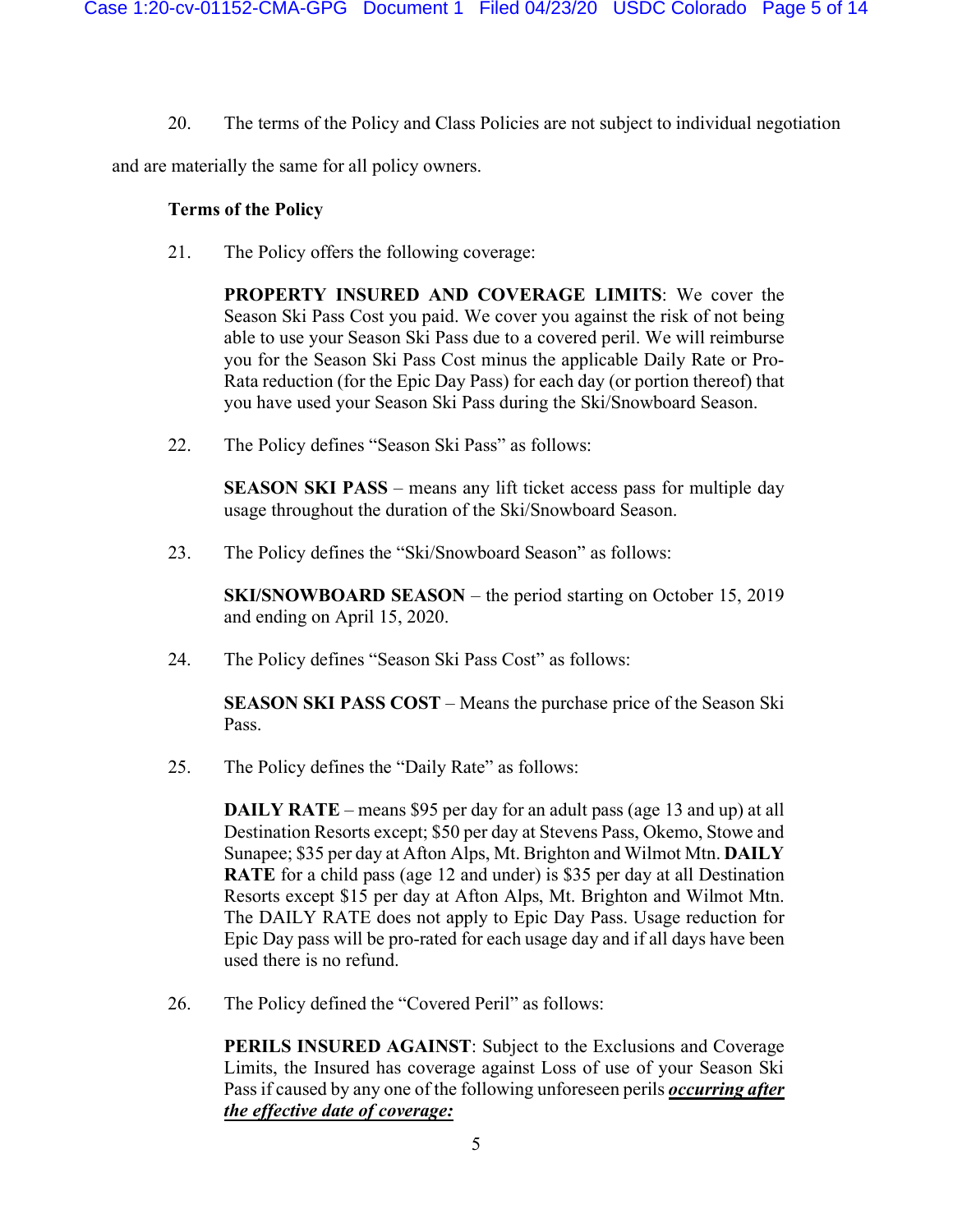e) you are subpoenaed, required to serve on a jury, hijacked, **quarantined** or your travel visa is denied; (emphasis added)

27. The term "quarantined" is not expressly defined within the Policy but is commonly understood to mean: "to detain in or exclude by quarantine," "to isolate from normal relations," "a restraint upon the activities or communication of persons…designed to prevent the spread of disease…," "to exclude, detain, or isolate for political, social, or hygienic reasons," and "a system of measures maintained by governmental authority at ports, frontiers, etc., for preventing the spread of disease." *See Merriam-Webster Dictionary; Dictionary.com.*

28. The Policy defines Loss as follows:

…

**LOSS** – means your inability to use your Season Ski Pass due to an unforeseen event, occurrence or circumstance.

29. The Policy contains no applicable exclusions for viruses, pandemics, related government orders or actions taken by Vail Resorts, independently or pursuant to such government orders.

#### **Plaintiff's Purchase of Ski Pass Insurance**

30. On September 3, 2019, Plaintiff purchased a season Epic Pass for \$939 providing her with unlimited access to the Mountain Resorts owned by Vail Resorts.

31. On September 3, 2019, Plaintiff purchased the Policy from USIC for \$32.

32. As of March 14, 2020, Plaintiff had skied 3 days: February 14, 2020, February 21, 2020, and March 1, 2020.

#### **Plaintiff's Loss**

33. On March 15, 2020, Vail Resorts announced it was closing all its mountain resorts in response to the COVID-19 pandemic.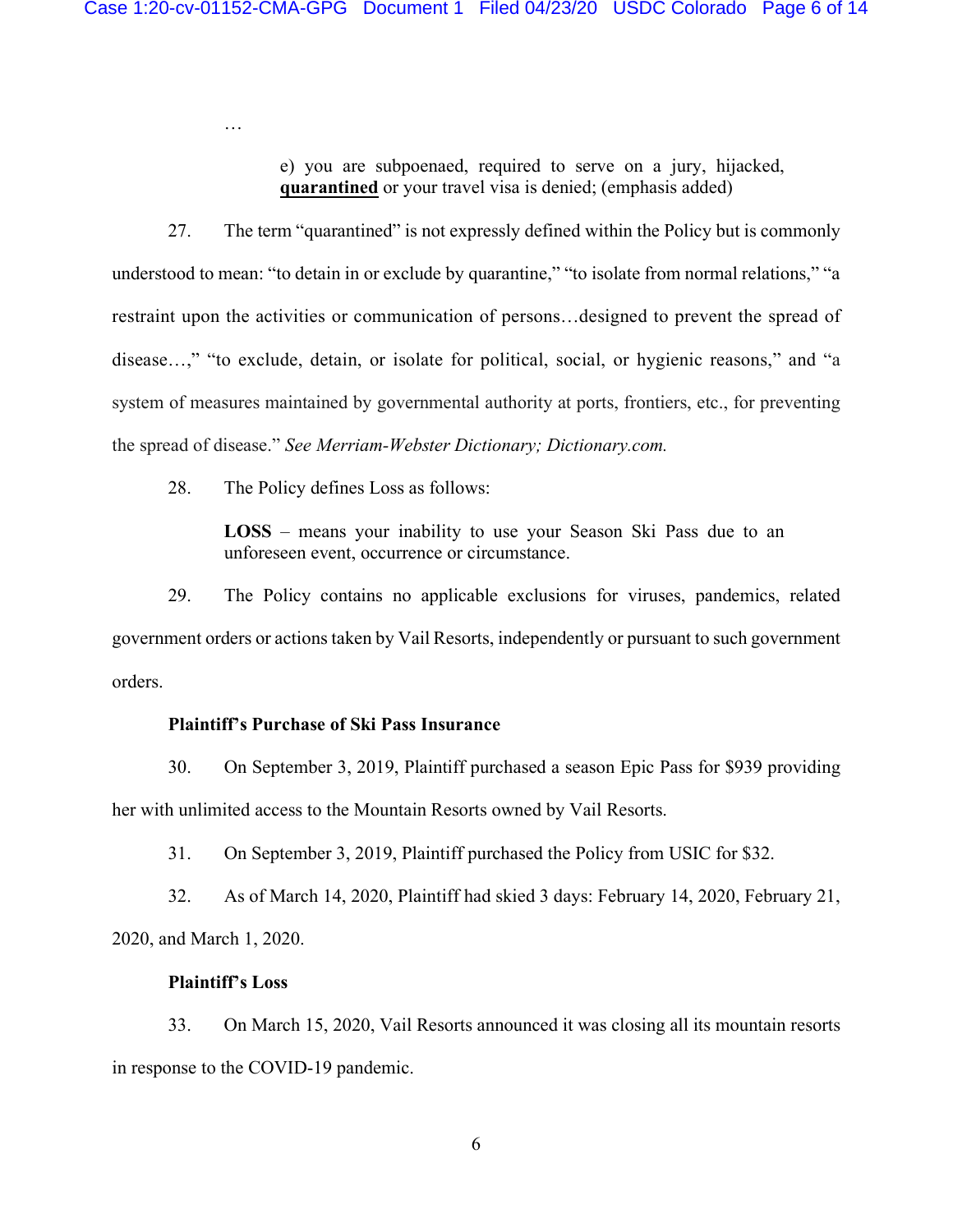34. As a result of the closure, Plaintiff was restrained from entering upon and using the facilities of any of the Vail Resort properties and deprived of the use of her Season Epic Pass.

35. Eagle County, Colorado, where Plaintiff resides, the Governor of Colorado and the President of the United States all issued various orders, limiting human contact and restricting travel and activities to only those considered essential.

36. Skiing and snowboarding are considered non-essential activities.

37. Upon information and belief, all the jurisdictions in which the 33 properties owned and/or operated by Vail Resorts were subject to some form of government order related to the COVID-19 pandemic which precluded Plaintiff from using her Season Epic Pass.

38. Plaintiff is entitled to receive from Defendant payment of the cost of her ski pass (\$939) less the applicable daily rate (\$95 per day) for each day (3 days) that she used her Season Epic Pass during the Ski/Snowboarding Season. Therefore, Plaintiff is entitled to compensation in the amount of  $$654 ($939 - $285 = $654)$ .

39. On April 7, 2020, Plaintiff gave prompt notice and provided the requested information to USIC through its authorized representative as identified in the Policy: American Claims Management ("ACM").

40. Any documentation requested was provided to ACM within 90 days after the Covered Loss occurred.

41. By letter dated April 10, 2020, ACM acknowledged receipt of Plaintiff's claim ("Acknowledgement Letter"), a copy of which is attached hereto as Exhibit B.

42. In a separate letter, also dated April 10, 2020 ("Coverage Position"), attached as Exhibit C, ACM stated that it had "carefully reviewed the insurance policy referenced above as well as the factual basis of the presented claim" but was not making payment or recommending payment because it was still determining whether coverage exists.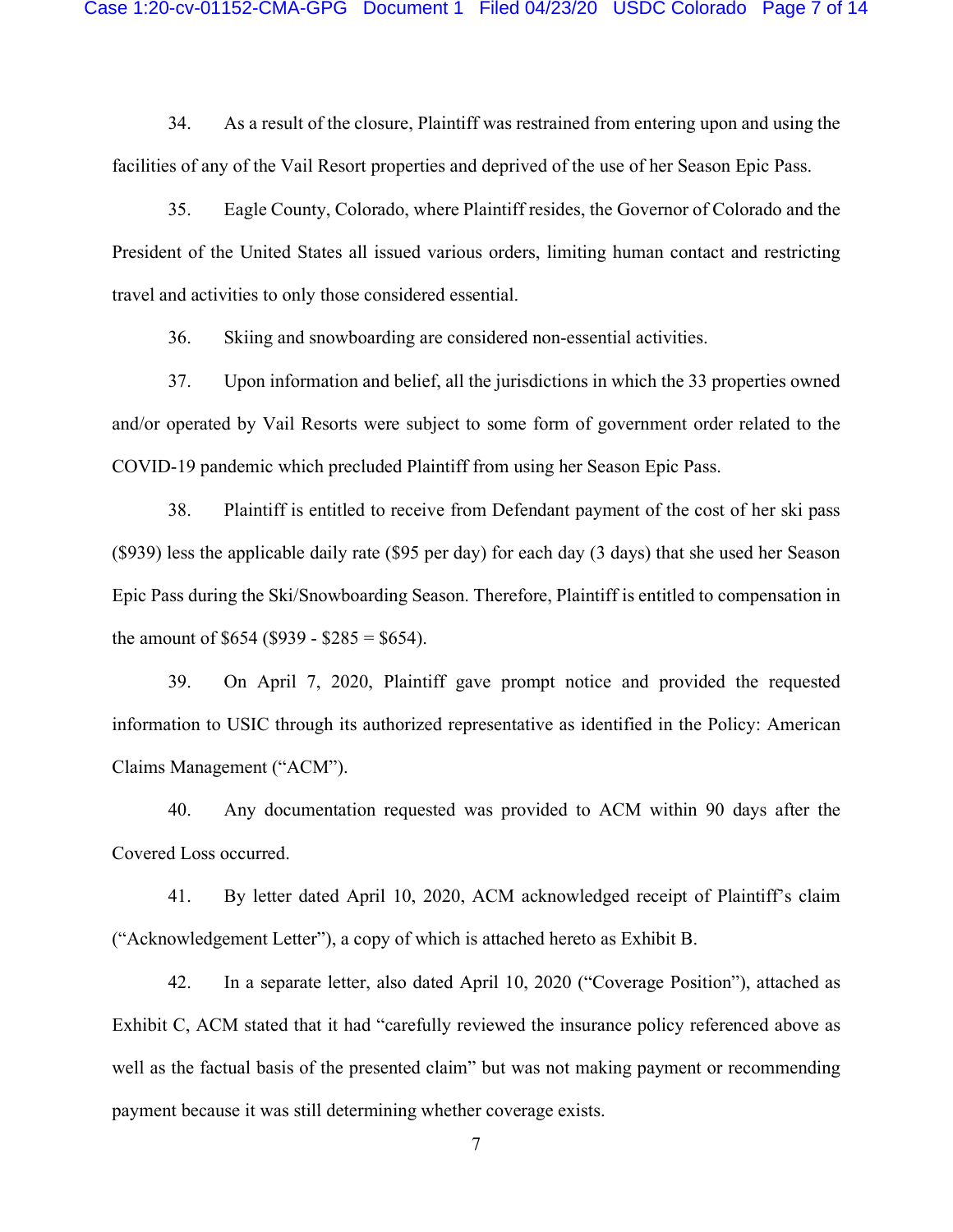- 43. The Coverage Position further asserted as follows:
	- (a) In review, the concern of contracting the virus may not be covered under peril (a) because it is not considered **Sickness**, as defined by the policy, unless your physician certifies you actually contracted the disease. The policy may not provide you reimbursement for governmental authority(s) recommendation or to avoid, or bars travel, and/or "hold in place".
	- (b) Anxiety, depression, psychological disorders, etc., experienced due to concerns of the virus, travel restrictions imposed, causing the inability to use your pass could disqualify any reimbursement pursuant to **exclusion (d).**
	- (c) Further, Vail's decision to close their resorts due to the concern of COVID-19 may not be covered under peril (d) since the reason of the closure is not a **Natural Disaster** as that term is defined by the policy.
	- (d) In regard to peril (i), in the event a student's school closed early and the student returned home for on-line classes, it is possible no coverage exists for that cause of losing the ability to use the ski/snowboard season pass.
- 44. The Coverage Position concluded by stating the Defendant's position as follows:

At this time, a final coverage determination has not been made whether pass holders with insurance will receive a reimbursement.

45. The Denial Letter failed to address and ignored altogether peril (e) which expressly

provided coverage if the insured was "quarantined".

- 46. Plaintiff's claim for her Loss under the Policy remains unsatisfied.
- 47. Plaintiff and other purchasers of USIC's pass insurance have made timely claim for

payment of the benefits due under their policies, but USIC has failed to make payment without just cause or excuse.

## **V. CLASS ACTION ALLEGATIONS**

48. Pursuant to Federal Rules of Civil Procedure 23(a), 23(b)(1), 23(b)(2), 23(b)(3) and/or 23(c)(4), Plaintiff brings this action on behalf of herself and all others similarly situated, and seeks to represent the following class: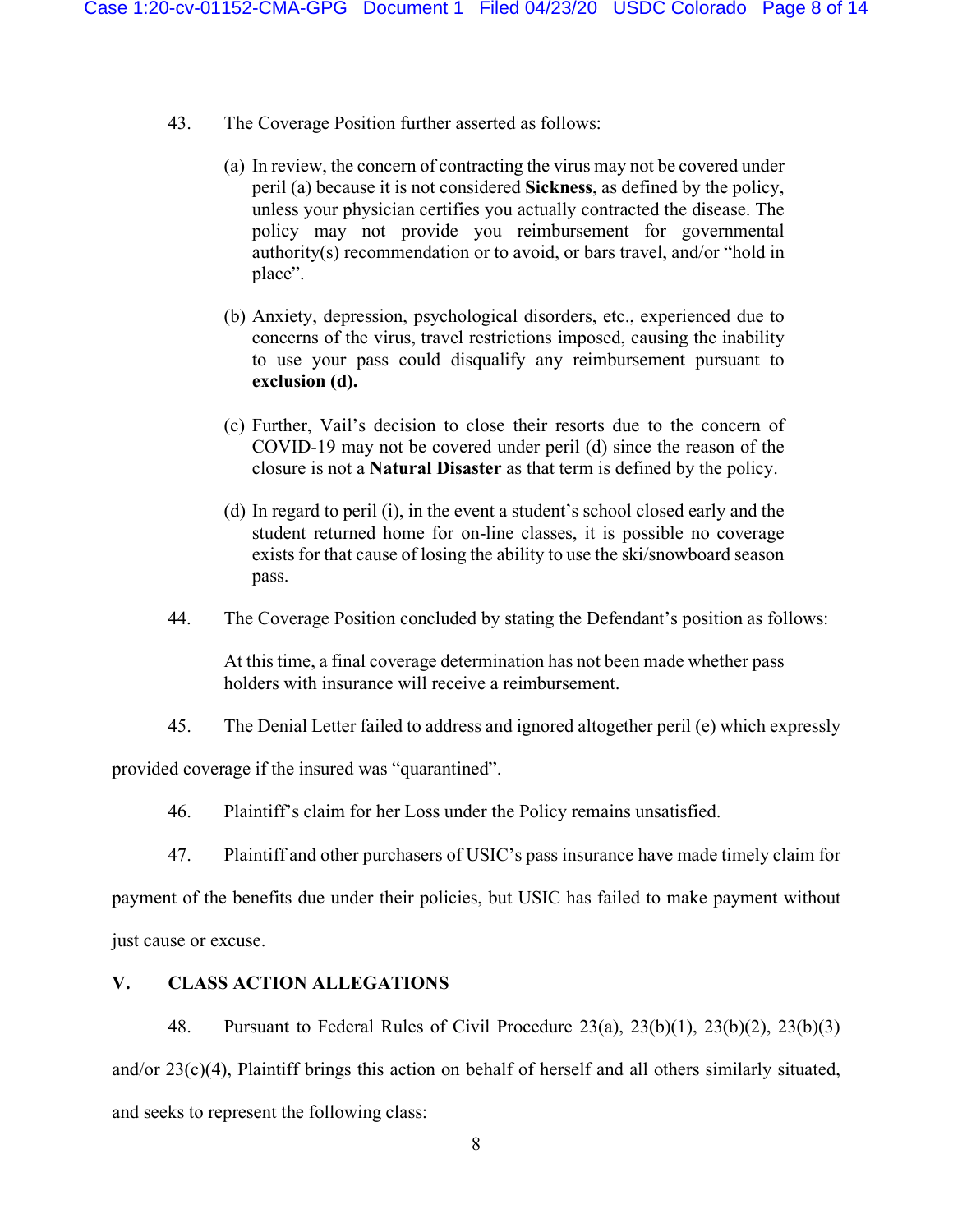49. All persons who purchased an Epic Pass for the 2019/2020 ski season and purchased from Defendant pass insurance on their Epic Pass, the terms of which provide or provided against loss of use of the insured's season ski pass.

50. Excluded from the class is Defendant, any entity in which Defendant has a controlling interest, any of the officers, directors, or employees of the Defendant, the legal representatives, heirs, successors, and assigns of the Defendant, anyone employed with Plaintiff's counsels' firms, any Judge to whom this case is assigned, and his or her immediate family.

51. Plaintiff's claims satisfy the numerosity, typicality, adequacy, commonality and superiority requirements under Federal Rule of Civil Procedure 23, as set forth more fully herein.

52. The persons who fall within the class number in at least the hundreds and most likely thousands, and thus the numerosity standard is satisfied. Because class members are geographically dispersed across the country, joinder of all class members in a single action is impracticable.

53. Class members are readily ascertainable from information and records in Defendant's possession, custody, or control. Notice of this action can readily be provided to the class.

54. There are questions of law and fact common to the claims of Plaintiff and the class that predominate over any questions affecting only individual class members. The questions of law and fact arising from Defendant's actions that are common to the class include, without limitation:

> a. Whether the order and directive from the CEO for Vail Resorts closing all 33 resorts in the United States constituted a quarantine under the terms of the Policy because it was "an unforeseen event, occurrence, or circumstance" that restrained class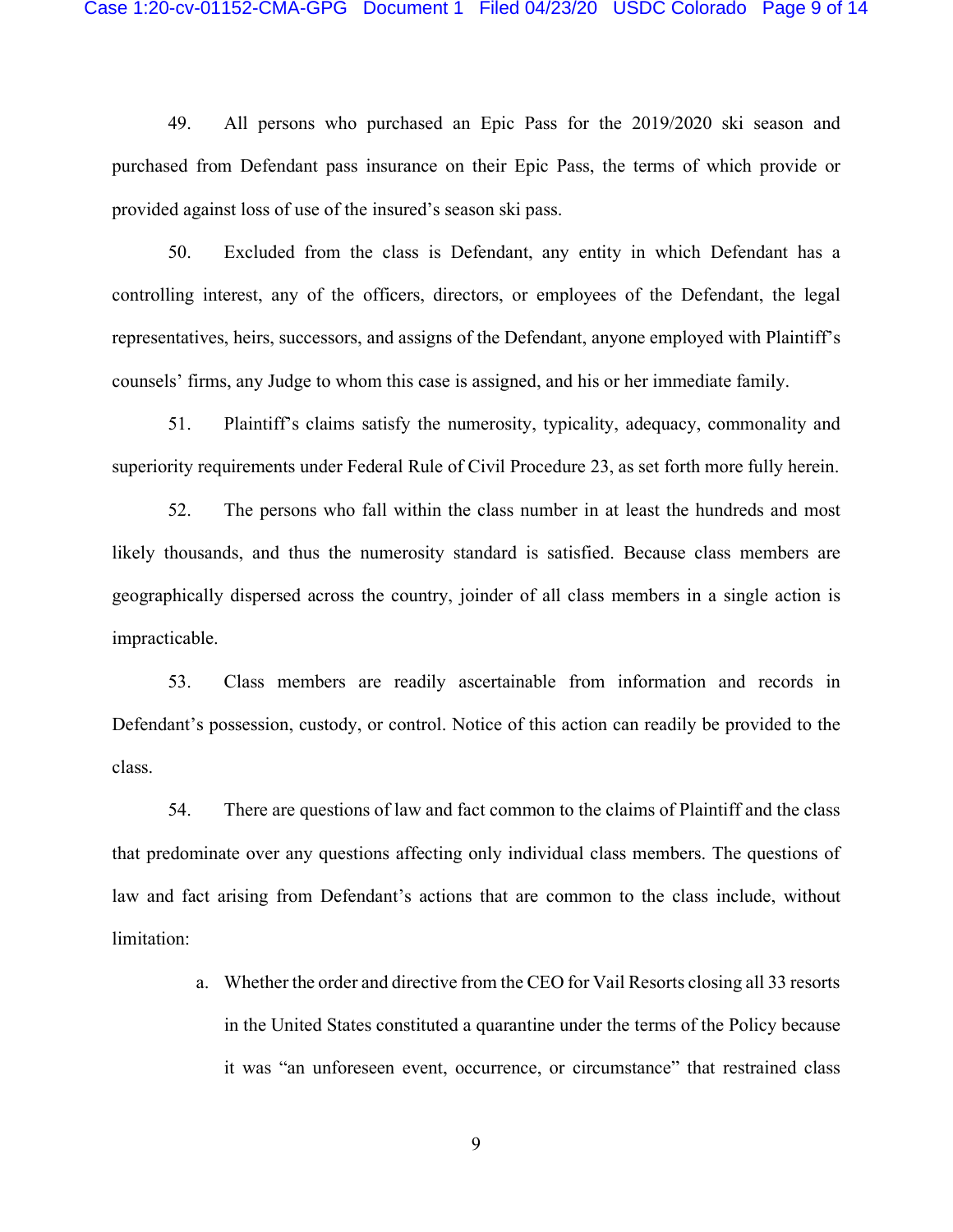members from entering upon and using the facilities of Destination Resorts for the purposes permitted by the Epic Pass;

- b. Whether governmental orders applicable to class members were an "unforeseen event, occurrence, or circumstance" that constituted a quarantine by restraining class members from traveling to Destination Resorts, engaging in activities, and using the Epic Pass for its intended purpose;
- a. Whether Defendant breached the terms of the Class Policies;
- b. Whether the class sustained damages as a result of Defendant's breaches of contract;
- c. Whether the class is entitled to damages, restitution, and/or other equitable relief; and
- d. Whether the class, or a subset of the class, is entitled to declaratory relief stating the proper construction and/or interpretation of the Class Policies.

55. The questions set forth above predominate over any questions affecting only individual persons, and a class action is superior with respect to considerations of consistency, economy, efficiency, fairness, and equity to other available methods for the fair and efficient adjudication of the claims asserted herein.

56. Plaintiff's claims are typical of the claims of the class in that Plaintiff and the class members all purchased ski pass insurance policies containing the same or similar terms including, in particular, what constitutes a Covered Peril.

57. Plaintiff will fairly and adequately protect and represent the interests of the proposed class, because her interests are aligned with, and not antagonistic to, those of the proposed class, and she is represented by counsel who are experienced and competent in the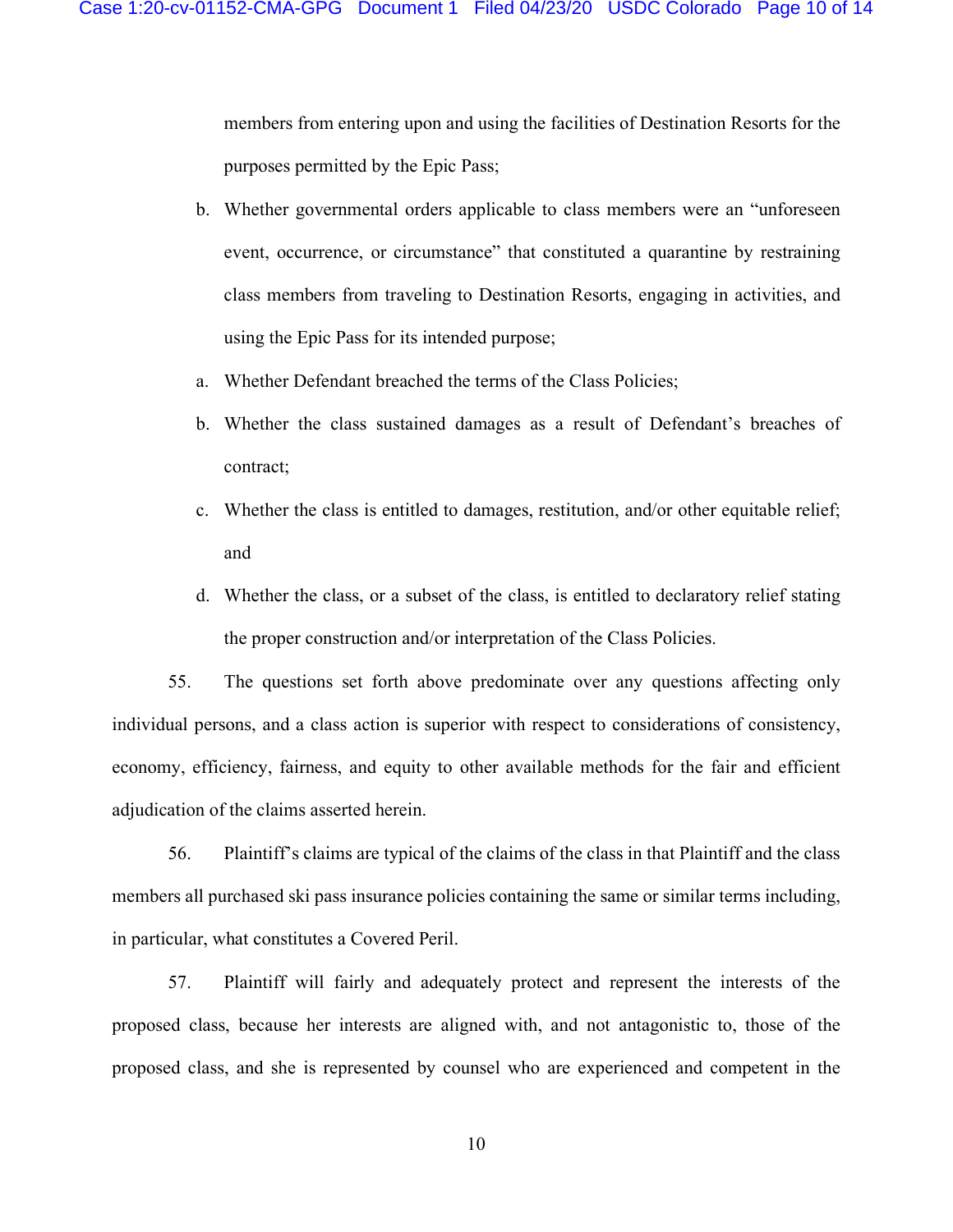prosecution of class action litigation, and have particular expertise with class action litigation on behalf of purchasers of insurance policies.

58. Maintenance of this action as a class action is a fair and efficient method for adjudicating this controversy. It would be impracticable and undesirable for each member of the class to bring a separate action. Because of the relatively small size of individual class members' claims, absent a class action, most class members would likely find the cost of litigating their claims prohibitively high and would have no effective remedy. In addition, the maintenance of separate actions would place a substantial and unnecessary burden on the courts and could result in inconsistent adjudications, while a single class action can determine, with judicial economy, the rights of all class members.

### **COUNT I: BREACH OF CONTRACT**

59. The preceding paragraphs are incorporated by reference as if fully alleged herein.

60. Plaintiff and the class purchased ski pass insurance from Defendant.

61. The Policy and Class Policies are valid and enforceable contracts between the Defendant and Plaintiff and class members.

62. Plaintiff and the class members substantially performed their obligations under the terms of the Policy and Class Policies.

63. Plaintiff and the class members suffered a Loss from a Covered Peril.

64. Defendant has failed to compensated Plaintiff and class members for their respective Losses as required by the Policy.

65. As a direct and proximate result of Defendant's breaches, Plaintiff and the class have sustained damages that are continuing in nature in an amount to be determined at trial.

#### **COUNT II: DECLARATORY AND INJUNCTIVE RELIEF**

66. The preceding paragraphs are incorporated by reference as if fully alleged herein.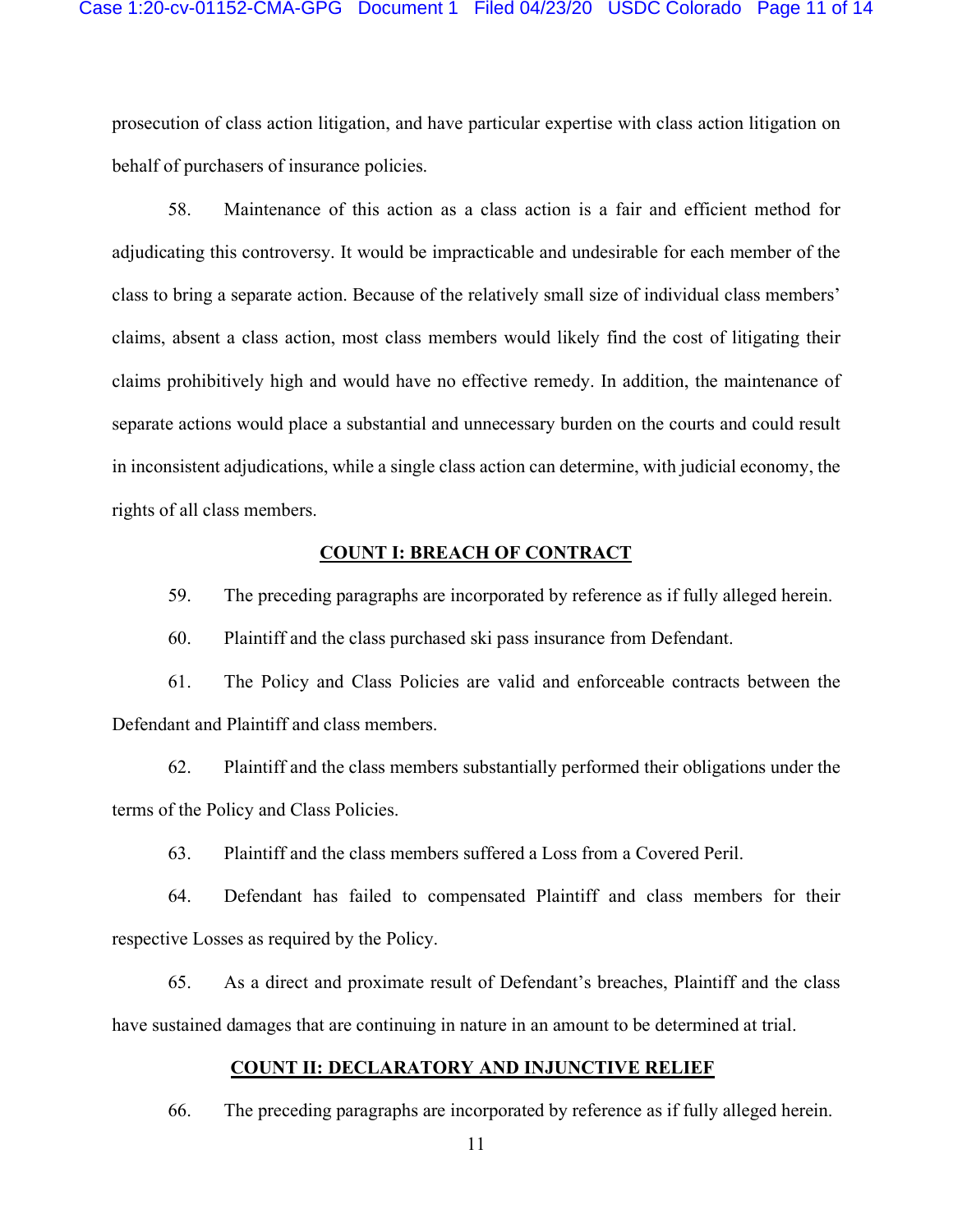67. An actual controversy has arisen and now exists between Plaintiff and the class, on the one hand, and Defendant, on the other, concerning the respective rights and duties of the parties under the Policy and Class Policies.

68. Plaintiff contends that Defendant has breached the Policy and Class Policies by failing to timely pay Class Members for their respective Losses by reimbursing each member of the class for the Season Ski Pass Cost minus the applicable Daily Rate or Pro-Rata reduction (for the Epic Day Pass) for each day (or portion thereof) that the member has used his/her Season Ski Pass during the Ski/Snowboard Season.

69. Plaintiff, therefore, seeks a declaration of the parties' respective rights and duties under the Policy and Class Policies and requests the Court to declare the aforementioned conduct of Defendant unlawful and in material breach of the Policy and Class Policies so that future controversies may be avoided.

70. Pursuant to a declaration of the parties' respective rights and duties under the Policy and Class Policies, Plaintiff further seeks an injunction enjoining Defendant (1) from continuing to engage in conduct in breach of the Policy and Class Policies; and (2) ordering Defendant to comply with the terms of the Policy and Class Policies including payment of all amounts due.

#### **PRAYER FOR RELIEF**

WHEREFORE, Plaintiff, individually and on behalf of all others similarly situated, requests relief and judgment against Defendant as follows:

- (a) That the Court enter an order certifying the class, appointing Plaintiff as a representative of the class, appointing Plaintiff's counsel as class counsel, and directing that reasonable notice of this action, as provided by Federal Rule of Civil Procedure  $23(c)(2)$ , be given to the class;
- (b) For a judgment against Defendant for the causes of action alleged against it;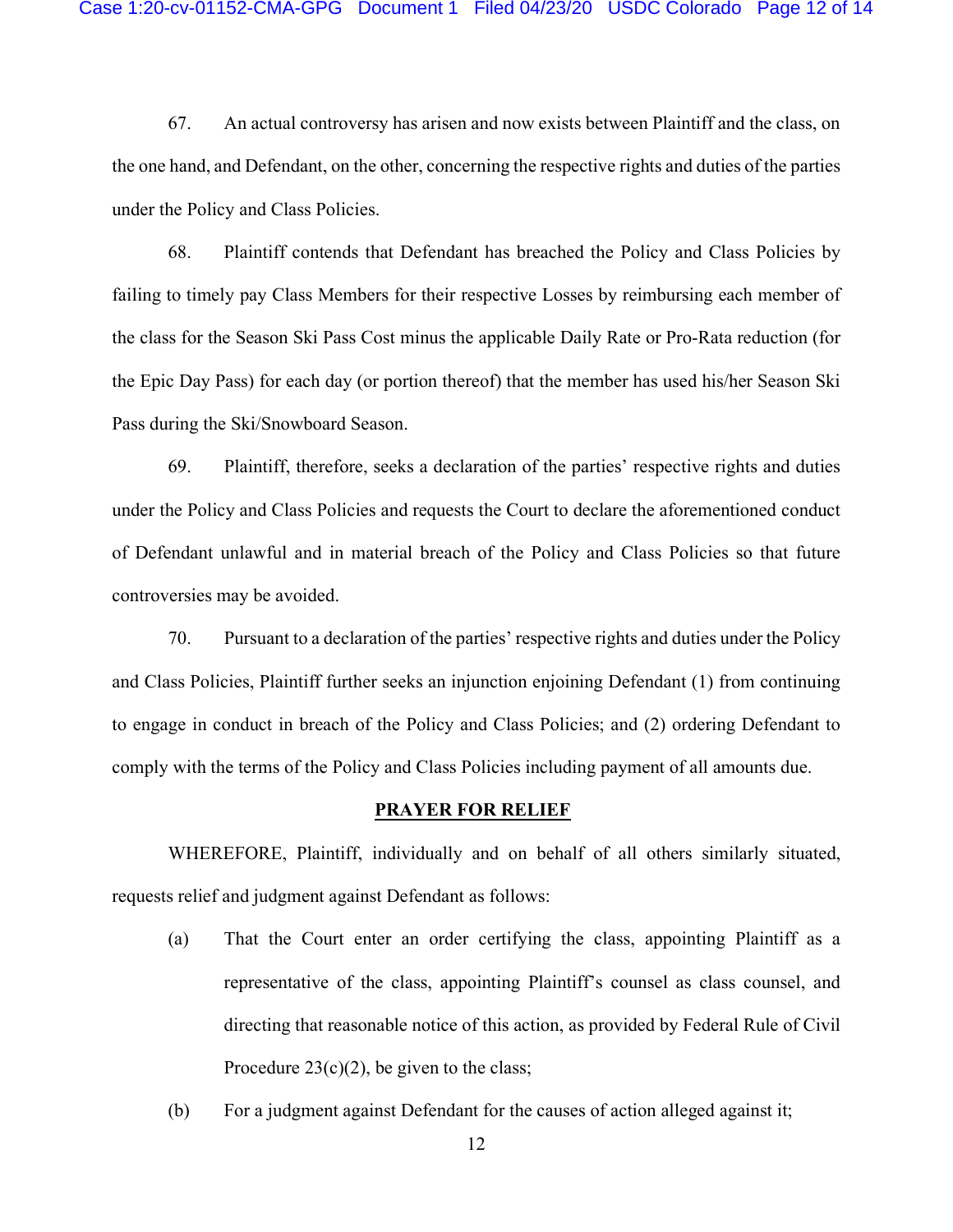- (c) For compensatory damages in an amount to be proven at trial;
- (d) For a declaration that Defendant's conduct as alleged herein is unlawful and in material breach of the Policy and Class Policies;
- (e) For appropriate injunctive relief, enjoining Defendant from continuing to engage in conduct related to the breach of the Policy and Class Policies;
- (f) For pre-judgment and post-judgment interest at the maximum rate permitted by law;
- (g) For Plaintiff's attorney's fees;
- (h) For Plaintiff's costs incurred; and
- (i) For such other relief in law or equity as the Court deems just and proper.

### **DEMAND FOR JURY TRIAL**

Plaintiff hereby demands a trial by jury on all issues so triable.

April 23, 2020 Respectfully submitted,

#### **MILLER SCHIRGER, LLC**

s/ Joseph M. Feierabend John J. Schirger Matthew W. Lytle Joseph M. Feierabend 4520 Main Street, Suite 1570 Kansas City, Missouri 64111 816-561-6500 816-561-6501 (f) jschirger@millerschirger.com mlytle@millerschirger.com jfeierabend@millerschirger.com

- And -